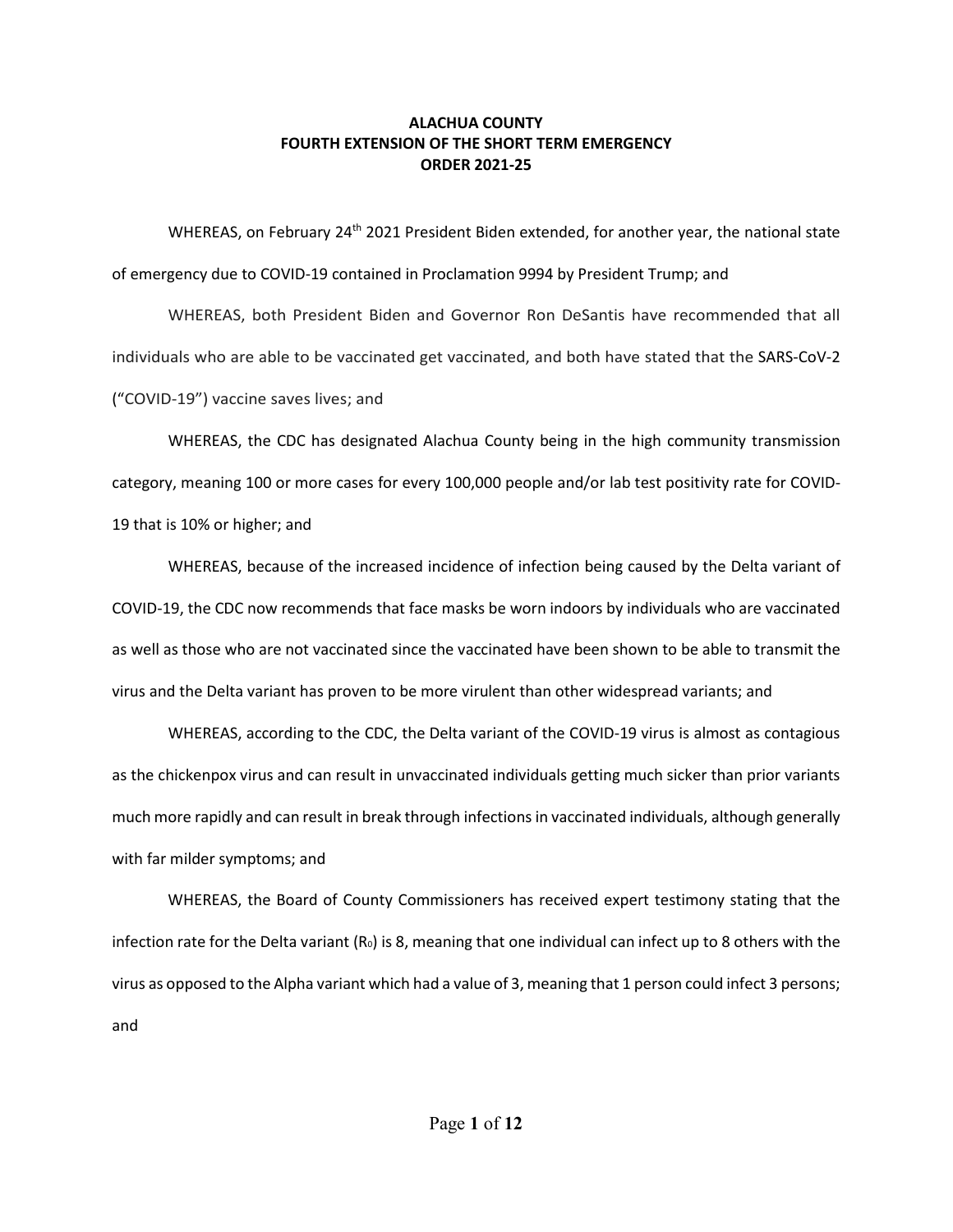WHEREAS, a vaccine is available for all individuals above the age of 12, and the vaccination rate in Alachua County has reached 67% with 160,754 vaccinated and the number of those getting vaccinated continued to decrease on a weekly basis to 1,082 for the week of September 10th; and

WHEREAS, during the week of September 10th, the new rate of positivity for COVID-19 rose to 11.8%, and still remains among the highest it has been during the pandemic to date.; and

WHEREAS, due to the regional nature of our health care facilities, our hospitals continue to have significantly higher numbers of individuals requiring ambulance transport, hospitalization and placement in the ICU's although there continues to be a decrease from the hospitalization numbers reported by the State last week which may be due, in part, to the availability of monoclonal antibody treatment available so that individuals can obtain treatment without going to the hospital; and

WHEREAS, the admissions to the hospitals in Alachua County for COVID-19 continue to be significantly higher for the unvaccinated than for the vaccinated; and

WHEREAS, with the continuing increase in hospitalizations and community spread, there is likely to be an impact on county operations and the ability to provide public services in a timely manner; and

WHEREAS, the data from hospitals demonstrates that the overwhelming majority of individuals hospitalized with COVID-19 are not vaccinated, and there is an increase in the number of pediatric hospitalizations, patients on ventilators and ICU cases due to COVID-19. The overall vaccination level is 67% of individuals eligible, but the Delta variant has shown that the vaccination rate for reaching community immunity could be much higher. Because of the increase in positivity and infection, the Alachua County Health Department has increased its hours of operation at the main location for vaccination and testing. The Health Department's recommendation is to get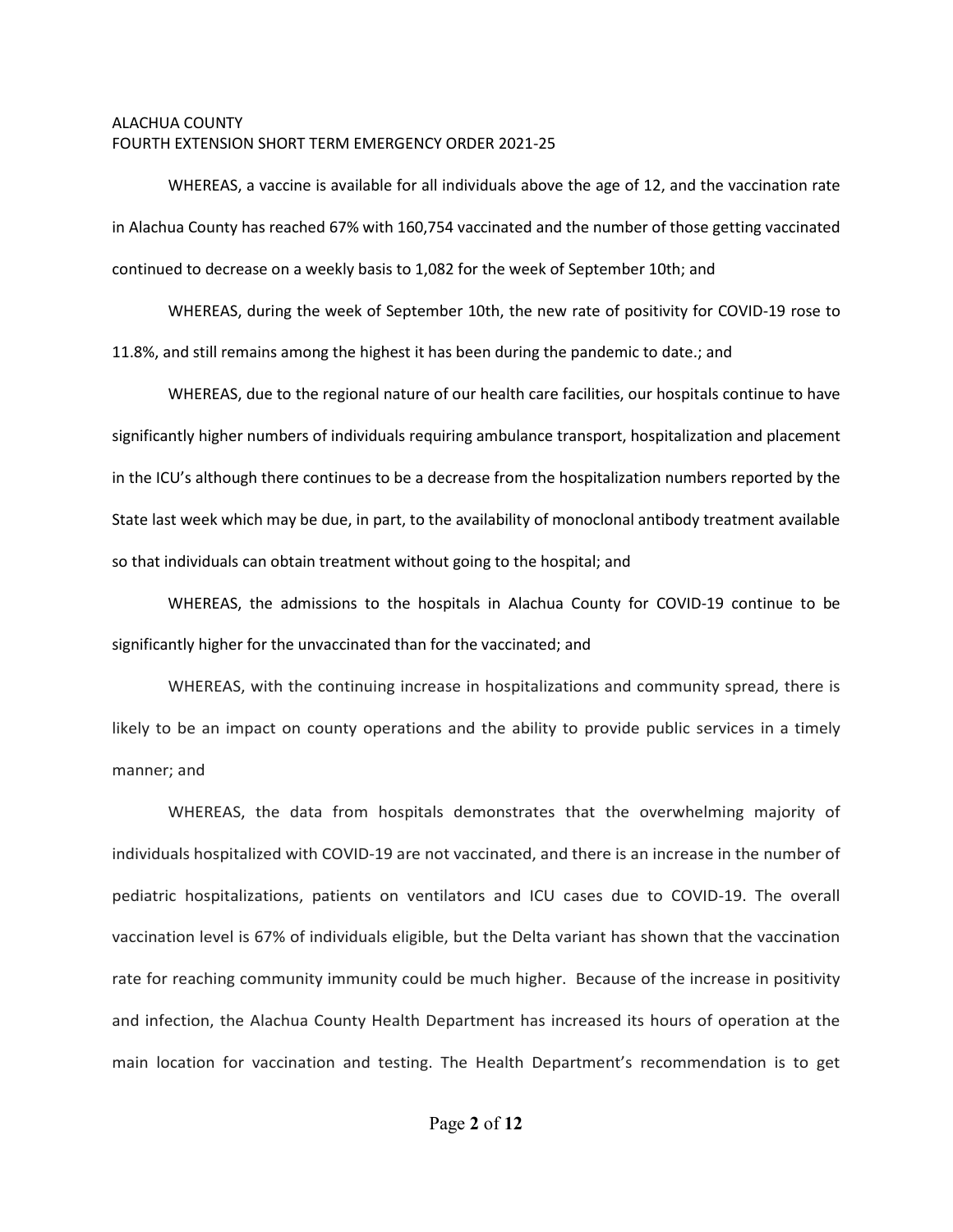vaccinated follow CDC guidelines, wear a mask, socially distance, avoid crowds and wash your hands often. The Board recognizes that the most important thing that the public can do to stop community spread is to get vaccinated; and

WHEREAS, local hospitals are limiting elective and outpatient surgeries in direct response to the increased demands on the hospitals to care for COVID-19 infected patients. Elective surgery includes surgeries which may be quite important but are not considered at the moment to be life threatening. Examples include cardiac, joint replacement and cancer surgeries; and

WHEREAS, the Board received expert testimony that, until those who are unvaccinated and are capable of getting vaccinated obtain the full vaccination, indoor masking is absolutely essential as an additional mitigation strategy to reduce the community spread of this disease, which will in turn reduce the burden upon the health system.

WHEREAS, the current Delta variant is impacting younger individuals now more than the earlier variations. Most of people hospitalized for the condition locally are below 50; and

WHEREAS, fully vaccinated people with the Delta variant may infect others; and

WHEREAS, the Board has received testimony from an expert who, over the past year and a half, has been monitoring the spread of COVID-19 and its mutations from an epidemiological standpoint. His opinion was that the current surge is not a seasonal surge. This is a new phenomenon. This virus mutates. The wider its spread, the quicker its mutation. The current Delta Variant is more aggressive, more infectious and perhaps more pathogenic than the Alpha variant, and there has been a surge in hospitalizations and the hospitalization of young people. In his opinion, community immunity for COVID-19 may not be possible and may not be able to be achieved. While there is some immunity from being infected, it is temporary, and there have been outbreaks from those who have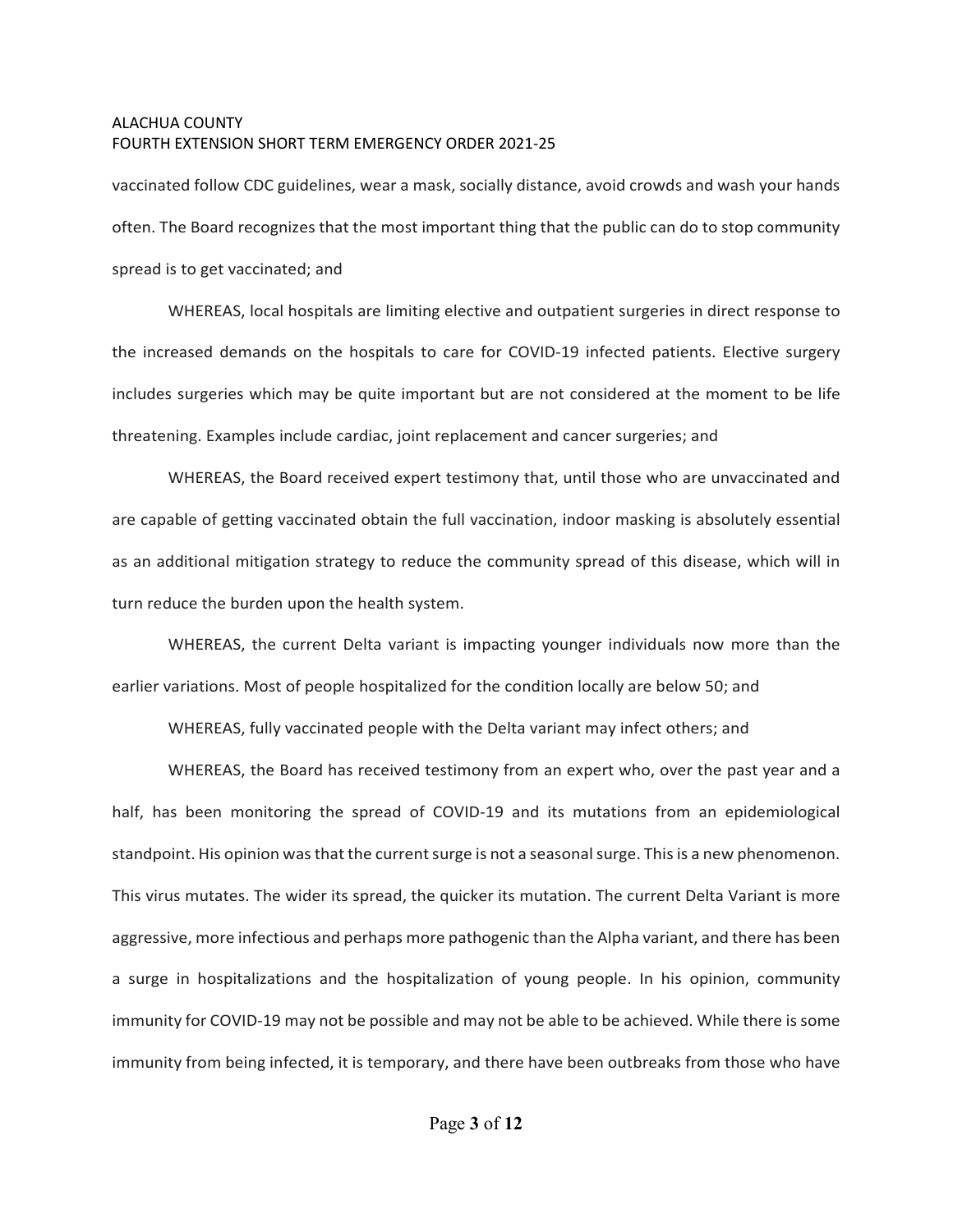been infected before. Individuals who have been vaccinated have also been noted as being infected, although often with lesser symptoms than the unvaccinated. Vaccination and the other mitigation measures together will limit the spread of the condition. Over time the presence of different mutations of COVID-19 present in Alachua County has changed. In June, the Delta variant began to be noted at 65 individual cases and, in July, that number went up to 42% of all cases. It is expected that this percentage will increase. In addition, with the Delta variant, there is an increasing trend in individuals who have been vaccinated contracting the condition. While he stated it was possible for the virus to become resistant or mutate to the point where a new vaccine is necessary, it is not at that point now and increasing the number of people vaccinated may delay or prevent that from happening. He also stated that a number of outbreaks occur where people gather, such as in workplaces; and

WHEREAS, even with recovery from COVID-19, the recovery may involve permanent impairments including, but not limited to pulmonary damage including pulmonary fibrosis which can lead to reduced lung capacity and potentially lung transplants; and

WHEREAS, based upon the testimony provided to the Board by those scientists and medical professionals who have come before it, and recently testified in public meetings, along with the recommendations of the CDC, OSHA and various studies the Board has considered, the Board believes the use of face masks as recommended by the CDC reduces significantly the spread of the COVID-19 by the individual wearing a face mask and additionally lowers the inhalation of the virus by those individuals wearing masks when in an area around other individuals wearing masks; and

WHEREAS, the Occupational Safety and Health Administration has issued "Guidance on Mitigating and Preventing the Spread of COVID-19 in the Workplace" which as of August  $13<sup>th</sup>$ , 2021,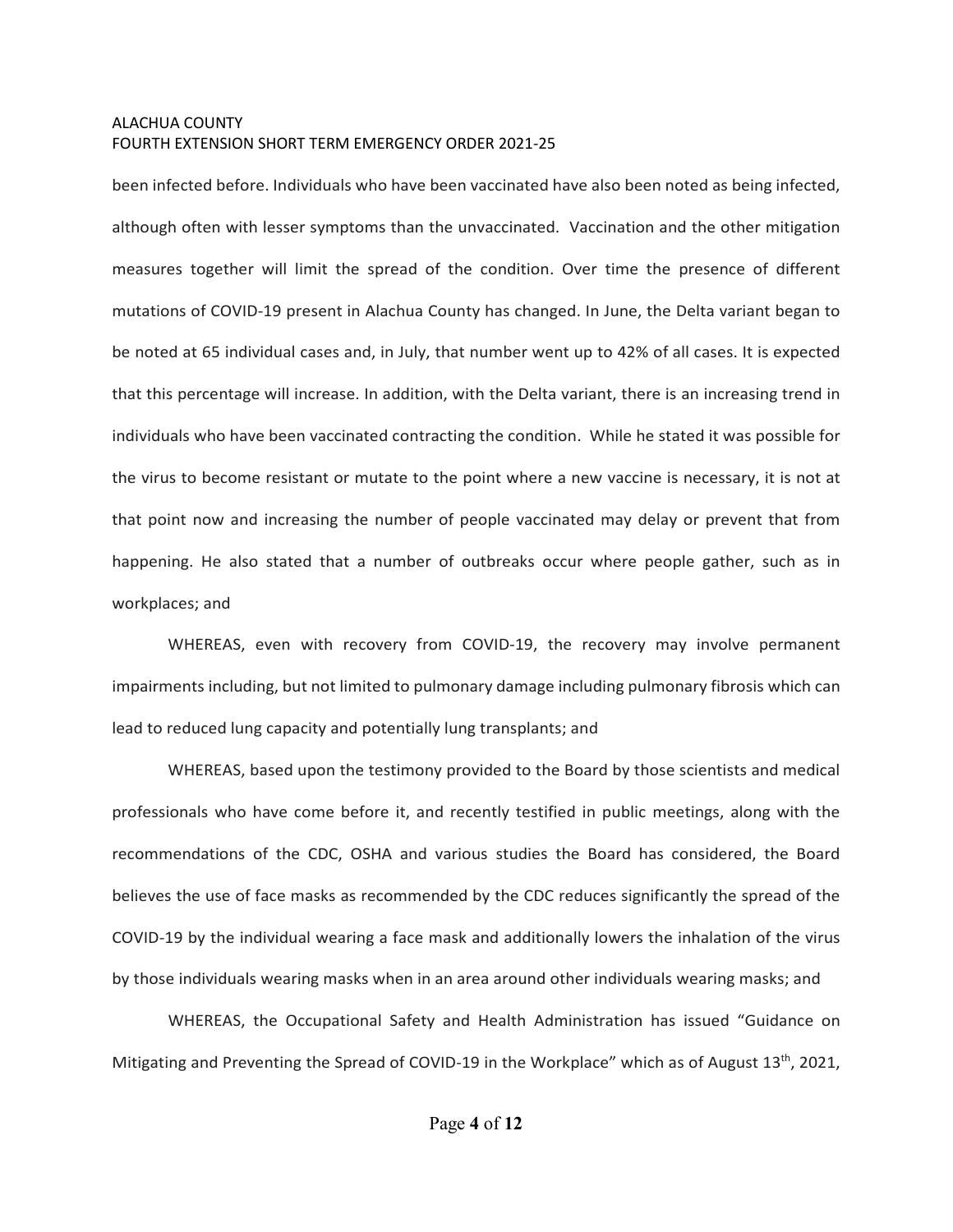adopted recommendations similar to the CDC and recommended the wearing of face masks in the work place by individuals; and

WHEREAS, while it is important that all individuals who are capable of getting vaccinated do so, the vaccinations take time to take full effect and wearing a face mask is immediately effective and an effective mitigation strategy; and

WHEREAS, although the evidence supports a conclusion that we may be on the downside of this peak, the amount of community spread and impact on the health system remains much higher than in May, June and July and the continued use of face masks will reduce the amount of viral spread as the numbers of infections caused by the Delta variant continue to decrease and the use of masks will reduce the number of infections in the community reducing the stress which is currently on our local healthcare facilities and governmental services; and

WHEREAS, there have been incidents reported to the County of some employers refusing to allow their employees to wear face masks; and

WHEREAS, there is a need to ensure that the message of the need to wear a face mask is communicated to all individuals entering into businesses and other public occupancies and the posting of a sign setting forth the requirements of this Order will accomplish this need; and

WHEREAS, information regarding infection and vaccination rates from the Florida Department of Health is now released weekly rather than daily as it was earlier this year; and

WHEREAS, based upon information released this week it is now known that since the last report of June 6<sup>th</sup> 2021 of 285 deaths, there are now known to be 344 deaths caused by the Covid Pandemic an increase of 59 deaths; and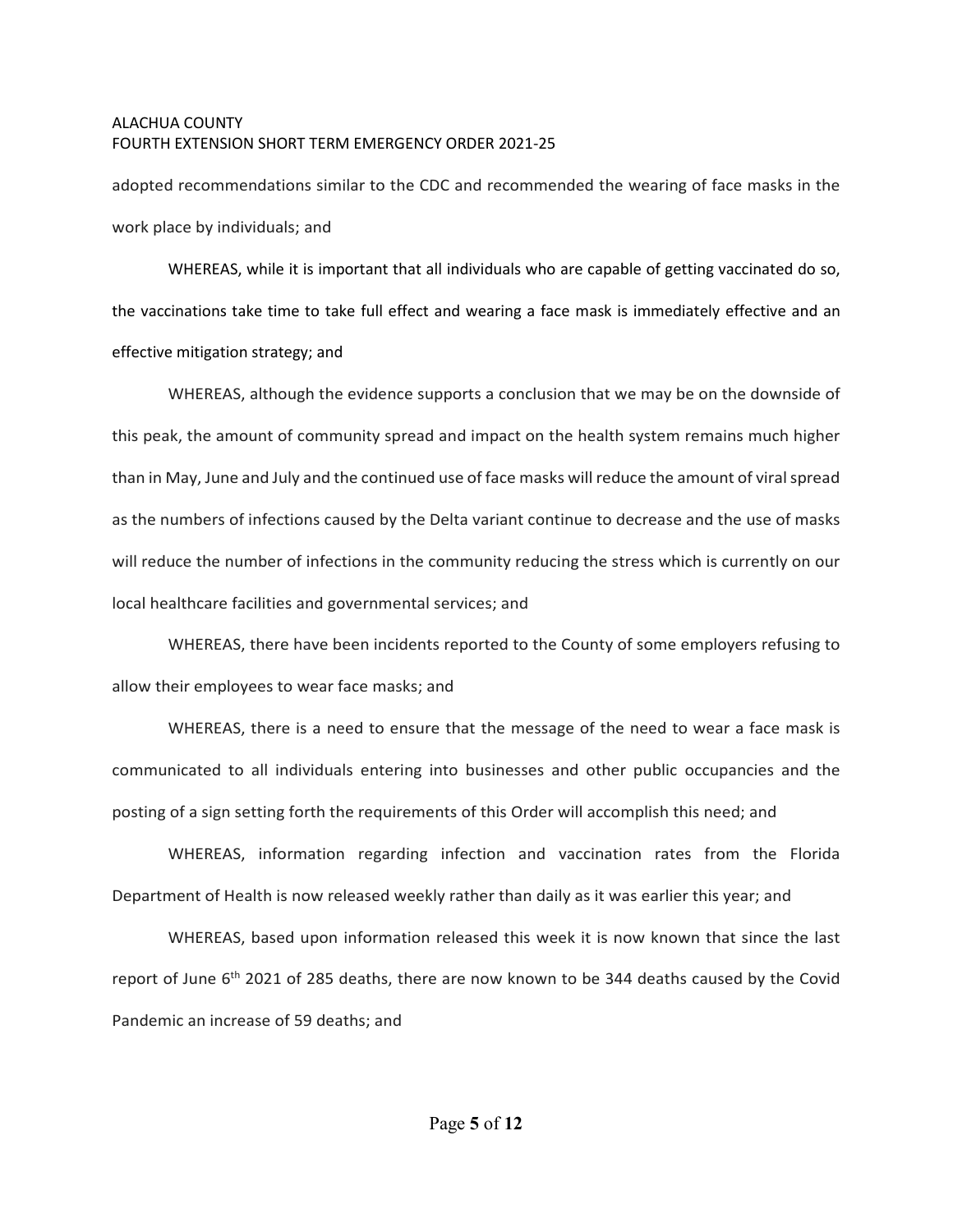WHEREAS, the Florida Legislature in Chapter 2021-8, Laws of Florida, amended Section 252.38(4) to limit the actions of political subdivision in enacting emergency orders which limit the rights or liberties of individuals or businesses within the political subdivision. These amendments became effective on July 1<sup>st</sup>, 2021 and were not made retroactive by the Legislature and have no effect on actions taken before the amendments took effect which were based upon a different wording of the statute; and

WHEREAS, in Executive Order 21-101, issued on May 3<sup>rd</sup> 2021 which would not have taken effect until July  $1^{st}$  2021, under the authority of the State of Emergency declared in Executive Order 2020-52, Governor DeSantis sought to invalidate COVID-19 emergency orders, as defined in SB 2006, enacted prior to July, 1 2021; and

WHEREAS, in Executive Order 21-102 issued on May 3<sup>rd</sup> 2021 under the authority of and on reliance on the State of Emergency declared in Executive Order 20-52, Governor DeSantis, for the remaining duration of the state of emergency initiated by Executive Order 20-52, acted to preempt any county or municipality from enacting or renewing an emergency order or ordinance that imposed restrictions or mandates upon businesses or individuals due to the COVID-19 emergency; and

WHEREAS, the last extension of the Alachua County state of local emergency containing restrictions on individuals and businesses was in Emergency Order 2021-19 issued on May 3<sup>rd</sup>, 2021 prior to the issuance of Executive Order 21-102 and expired on May  $10<sup>th</sup>$  Emergency Order 21-20 which continued the state of emergency in Alachua County did not contain any restrictions on individuals or businesses and expired on May 17<sup>th</sup> without being renewed, therefore at the time of its enactment, Alachua County was in compliance with Executive Order 21-102;

WHEREAS, on April 27<sup>th</sup>, 2021, Governor DeSantis issued Executive Order 21-94, extending the state of emergency declared under Executive Order 20-52 for 60 days and this was not renewed and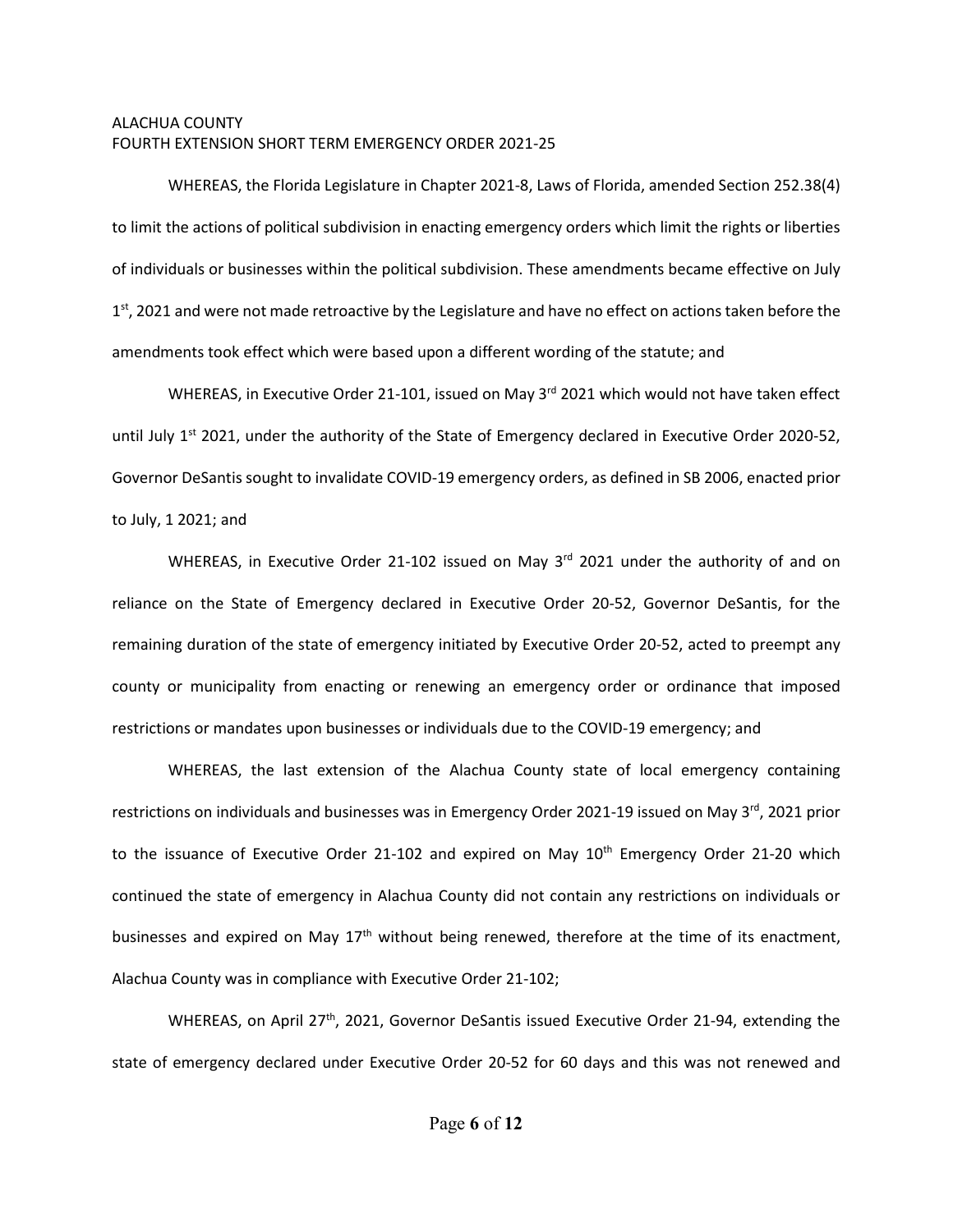therefore expired prior to July 1, 2021 so that all emergency orders issued under the authority of EO 20- 52, as extended expired and had no force after June  $27<sup>th</sup>$  2021; and

WHEREAS, in that Executive Order 21-101 expired when Executive Order 2020-52 as extended by Executive Order 21-94 expired and, therefore, never went into effect; and

WHEREAS, the legislation requires that any such emergency order must be narrowly tailored to serve a compelling public health or safety purpose. Further any such emergency order must be limited in duration, applicability and scope in order to reduce any infringement on individual rights or liberties to the greatest extent possible. Any such order automatically expires 7 days after issuance but may be extended by a majority vote of the Board in 7 day increments for no more than 42 days (6 weeks). This Order having been renewed four times may be renewed once more after this renewal; and

WHEREAS, Alachua County is a Charter County and has the constitutional authority to enact laws which are not in conflict with general or special laws; and

WHEREAS, the Alachua County Board of County Commissioners as the Official Authority has declared a local state of emergency based upon the current situation arising from the impact of the Delta variant of the COVID-19 virus

THEREFORE, BE IT ORDERED, by the Alachua County Board of County Commissioners that:

- 1. The above recitals are true.
- 2. The Board of County Commissioners finds the following:

A. That the most effective way to limit the spread of the COVID-19 virus is through the concerted action of all residents in Alachua County.

B. That the evidence is overwhelming that it is imperative that those individuals who are not vaccinated and are able to get vaccinated obtain the vaccine for the purposes of reducing the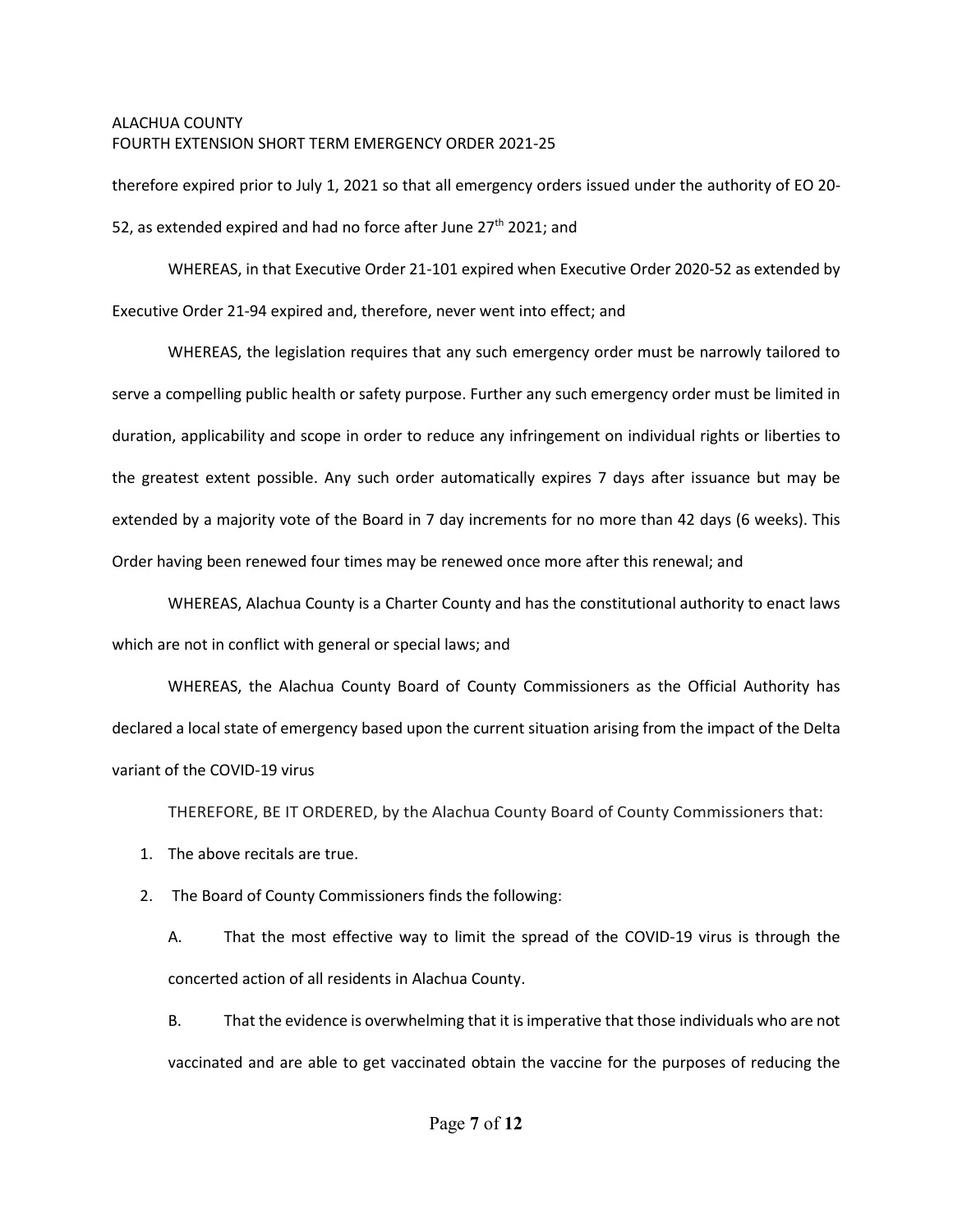strain on local hospitals which Alachua County is currently experiencing and to slow the spread of the virus so that fewer individuals are impacted by the virus and those who are unable to receive the inoculations are provided with some level of protection by a higher level of vaccination in the local population.

C. That the evidence also supports the use of face masks indoors in locations where the public does business or gathers, excluding private residences by all individuals regardless of their vaccination status along with social distancing, avoiding crowds and the frequent washing of one's hands. These are the recommendations of the CDC and of OSHA.

D. That there is a compelling governmental interest in reducing community spread of COVID-19 in Alachua County so to limit the impact of the absence of workers in their employments and to reduce the admissions to the hospitals and stress on the medical transport system to the extent that those admissions are from Alachua County.

E. That there is a compelling public health and safety need for Alachua County to require face masks to be worn in public indoor spaces including businesses, indoor spaces used or owned by organizations, and locations other than private residences. It is recognized that there will be locations where because of adequate distancing – *e.g.*, sitting alone in one's office – may exist where not wearing a face mask would not contribute to community spread and therefore this is an exception to the general rule of wearing a face mask. In addition, it is recognized that face masks cannot be worn while eating or drinking, therefore this is an exception to the general rule of wearing a face mask.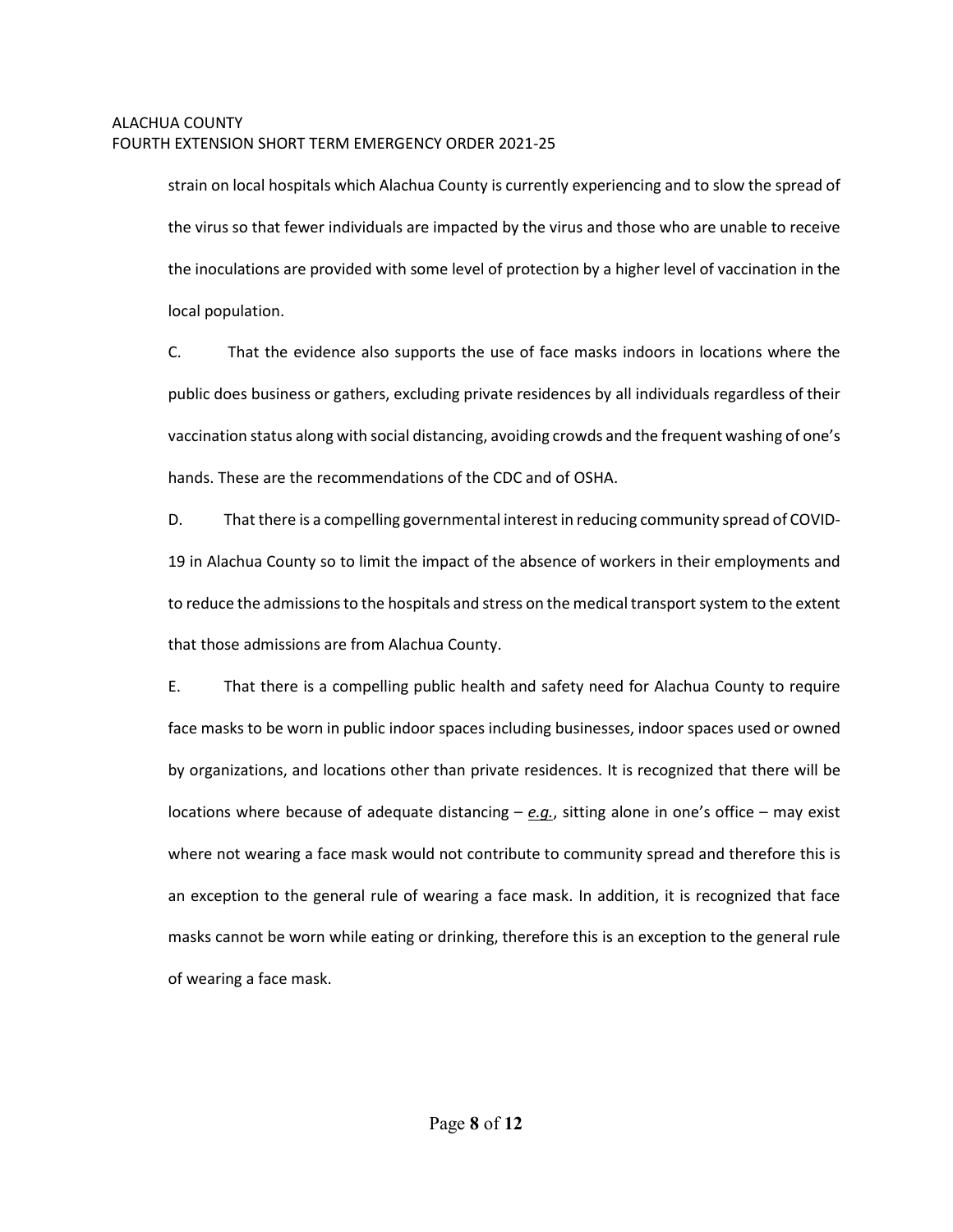F. That there is a compelling need that the public be reminded or made aware of the need to wear a face mask upon entry into enclosed spaces and this can be accomplished by requiring signage regarding the requirements of this Order at every public occupancy covered by this Order.

G. That based upon the expiration on June 27th of the Emergency Orders issued by the Governor extending the state of emergency originally set forth in Executive Order 20-52 which ended the effect of the emergency orders issued pursuant to that Order/State of Emergency and the authority it provided to the Governor, along with the fact that the Legislature did not make Chapter 2021-8 of the Laws of Florida retroactive, the Board of County Commissioners has authority under Section 252.38 (4) (2021) to issue an order which meets the requirements and limitations set forth therein.

H. That for the reasons set forth in this Emergency Order (including its preamble), the Board of County Commissioners finds that this Emergency Order is narrowly tailored to serve a compelling public health and/or safety purpose. This Emergency Order applies the least intrusive method available to achieve the compelling goal.

# 3. THE BOARD ORDERS THAT:

A. A face mask shall be worn in all indoor places when there are more than two people present, with exceptions as provided by this Emergency Order. Thisrequirement excludes private residences or spaces occupied by a single-family unit.

B. Such face masks shall be of a nature approved by the CDC and shall cover the mouth and nose and loop securely around the head or ears.

C. That based upon the standards set forth by OSHA ("Occupational Safety and Health Administration"), an employer shall not prevent its employees from wearing face masks in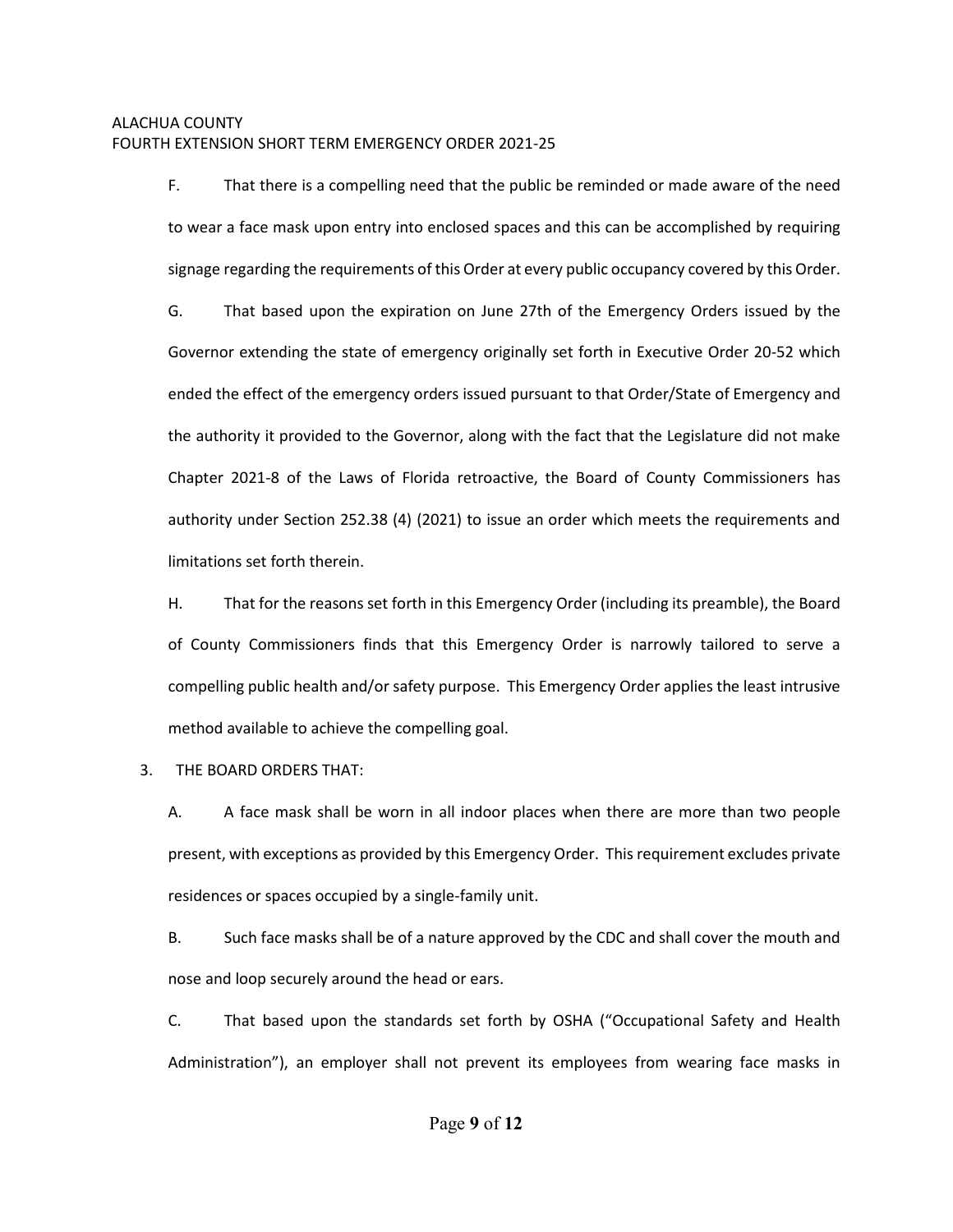accordance with the recommendations of OSHA and this Order. However, the business owner or their representative may prescribe the nature of the mask to be worn as long as it meets the requirements of OSHA and is not required to allow the use of any personal protection equipment which carries an obscene message or one that is not appropriate.

D. Face masks shall not be required for children under six, (although it is encouraged that children ages 2-5 wear masks), persons who have trouble breathing due to a chronic pre-existing condition or individuals with a documented or demonstrable medical problem. It is the intent of this provision that those individuals who cannot tolerate a face mask for a medical, sensory or any other condition, which makes it difficult for them to utilize a face mask and function in public, are not required to wear one. It is recognized that this requirement is broader than what might be considered a covered condition under the Americans with Disabilities Act. Individuals who believes that they meet this exception are not required to show documentation of their condition but should be able to describe their limitation in general terms. Wearing face masks shall not be required while eating or drinking.

E. Public places covered by this Order where the public gathers inside, including businesses, non-profit entities and similar organizations, shall post and display a sign setting forth the requirements of this Order regarding face masks at all locations where the public enters a building in manner and location that is clearly visible. A copy of a sign meeting these requirements is available from the County.

F. This Emergency Order applies to incorporated and unincorporated areas within Alachua County, but has no application outside of Alachua County. Municipalities have the authority to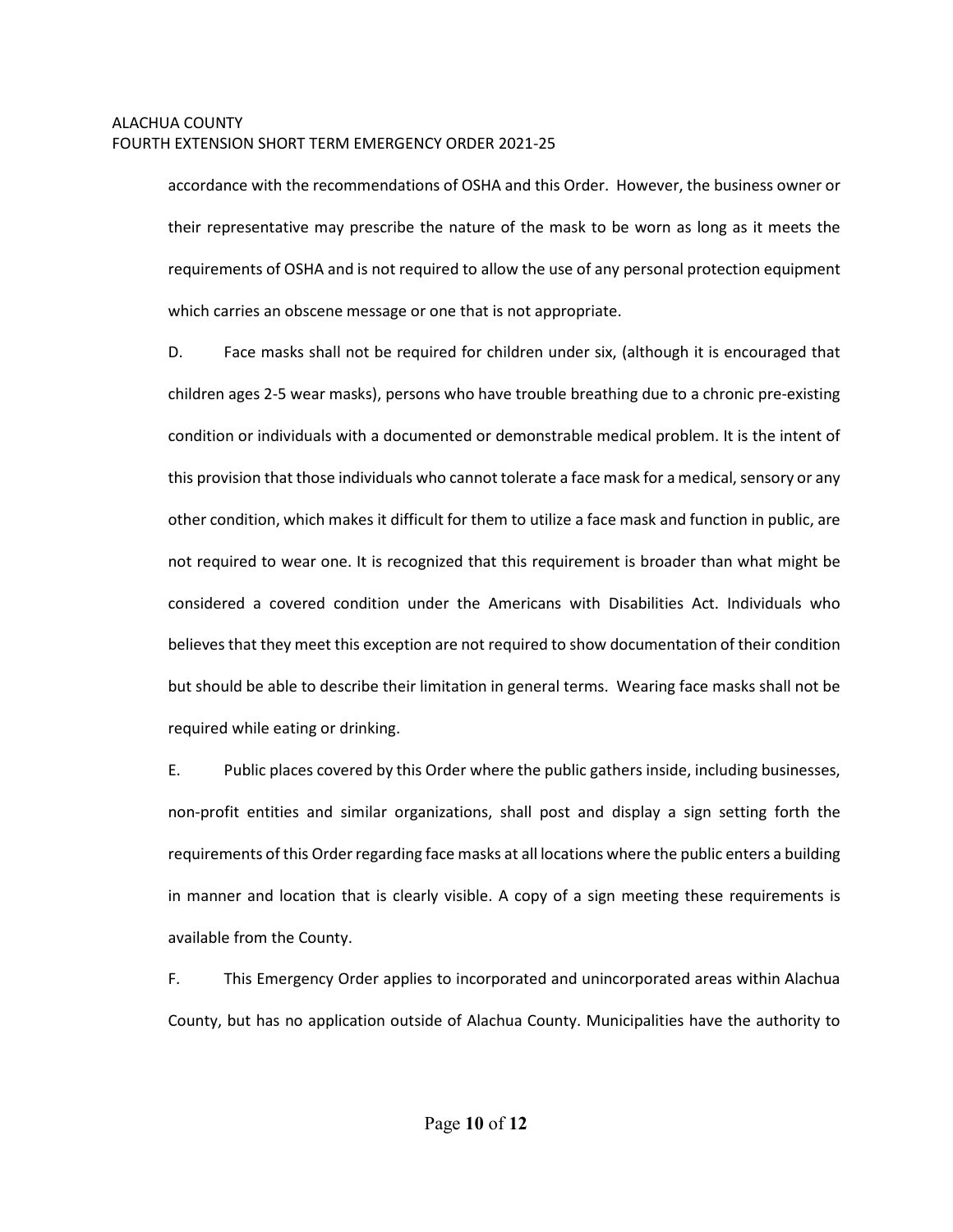enforce this Emergency Order within their jurisdiction. Municipalities are authorized to impose regulations, which are more stringent than those set forth herein.

G. This Emergency Order does not apply to the internal operations or policies of local governments within the County, the Alachua County Public Schools, local Charter Schools established by law, the State University System, State College System, the State of Florida, or federal agencies who are encouraged to adopt their own rules and procedures regarding the matters set forth herein.

H. A violation of this Emergency Order does not authorize the search of any individual, business or organization, or the arrest of any individual. A violation of this Order is a noncriminal infraction. Prior to issuing any citation, the individual or person in charge will be asked to comply with this Order or be able to explain how any exemption or exception under this Order applies to them. Failure to comply with the requirements of this Order presents a serious threat to the public health, safety, and welfare, pursuant to Chapt. 162, Fla. Stat., and a citation may be issued immediately for such violation. The County shall enforce the first violation of section 3 of this Emergency Order through a fine of \$125.00 to the violator. The second violation of section 3 of this Emergency Order shall be subject to a fine of \$250.00 to the violator. All subsequent violations of section 3 of this Order shall constitute a Class V violation under Art. II, Chapt. 24 of the Alachua County Code of Ordinances, requiring a mandatory court appearance and subject to a fine not to exceed \$500.00. The municipalities may enforce this Order as provided by Florida law and municipal code.

4. This Emergency Order shall last for 7 days and will expire no later than September 23<sup>rd</sup>, 2021. Pursuant to Section 252.38(4)(c), the Board of County Commissioners may extend this Order by